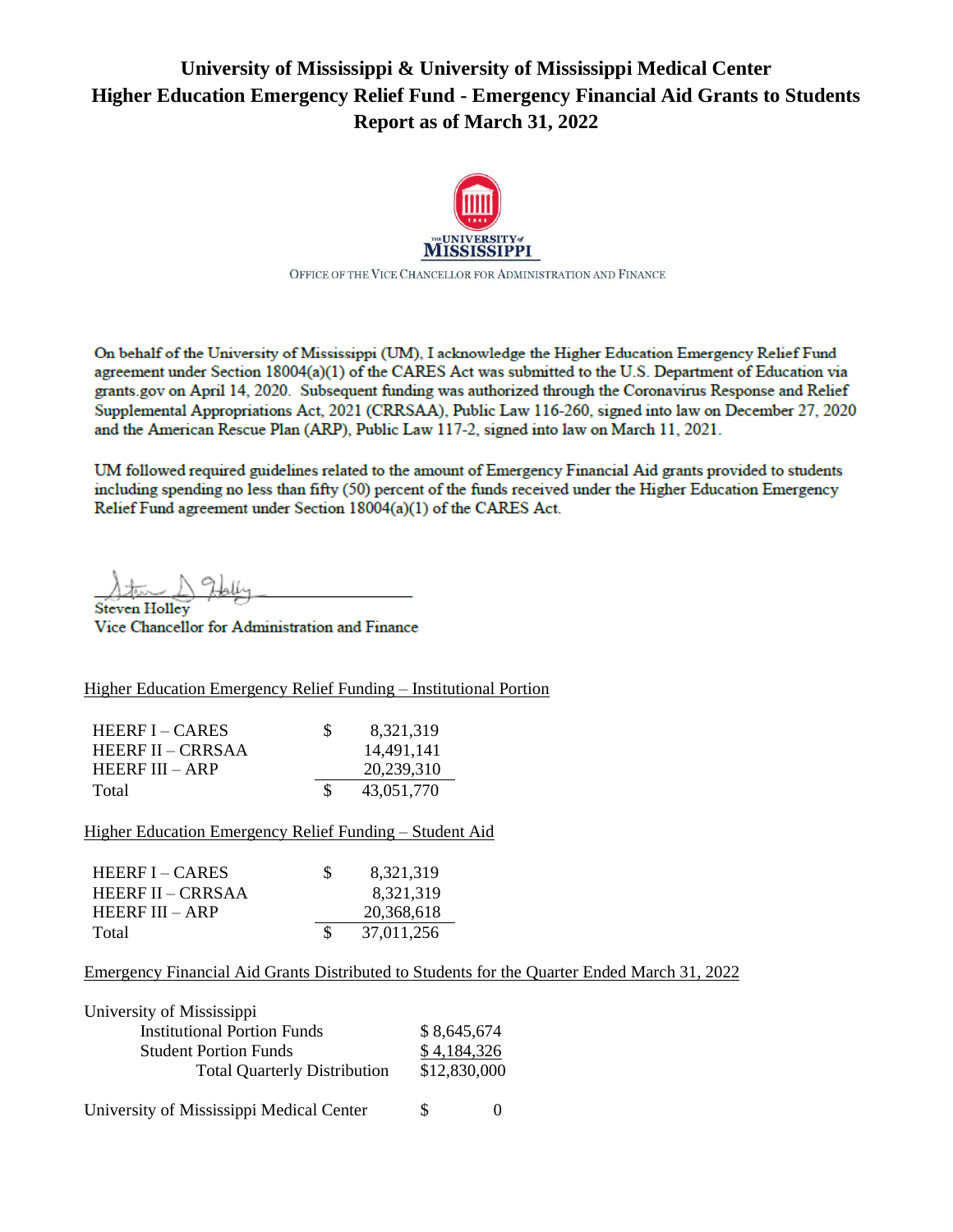#### Estimated Total Number of Students Eligible to Participate for the Quarter Ended March 31, 2022

University of Mississippi 6,791 University of Mississippi Medical Center 2,313

## Total Number of Students Who Received Emergency Financial Aid Grants for the Quarter Ended March 31, 2022

University of Mississippi 5,321 University of Mississippi Medical Center 0

**Methodology** 

## University of Mississippi

Students who are U.S. citizens or permanent residents must complete a Free Application for Federal Student Aid (FAFSA) to verify eligibility requirements are met under Section 484 in Title IV of the Higher Education Act of 1965, as amended (HEA). International or undocumented students (including refugees to the U.S., asylum seekers, Deferred Action for Childhood Arrival (DACA) recipients, DREAMers, or individuals with similar statuses) must provide an explanation of their financial status and need.

In compliance with federal directives, the University of Mississippi prioritized students with exceptional financial need.

To request emergency financial aid grant funding under the HEERF III – ARP, students applied requesting aid. Students indicated on the application whether awarded funds were to be distributed to them directly or to be applied against amounts owed to the university with any excess amounts remaining being refunded directly to the student.

Grants ranging from \$1,000 to \$3,000 per qualifying student were awarded.

## University of Mississippi Medical Center

University of Mississippi Medical Center met with Institutional administration and determined programs of study that had the greatest disruption due to campus closure and allocated funds to those programs in tier one. Students must complete a Free Application for Federal Student Aid (FAFSA) to verify eligibility requirements are met under Section 484 in Title IV of the Higher Education Act of 1965, as amended (HEA).

The University of Mississippi Medical Center Office of Financial Aid awarded ARP funds to all students enrolled in any of its schools at least half-time for the Summer 2021 term. For subsequent funds, CRRSAA funding is being distributed via a student application process while the ARP funds will be distributed based on ISIR completions including awards to all students with a 0-300 EFC to ensure compliance with the needy student requirements of the act.